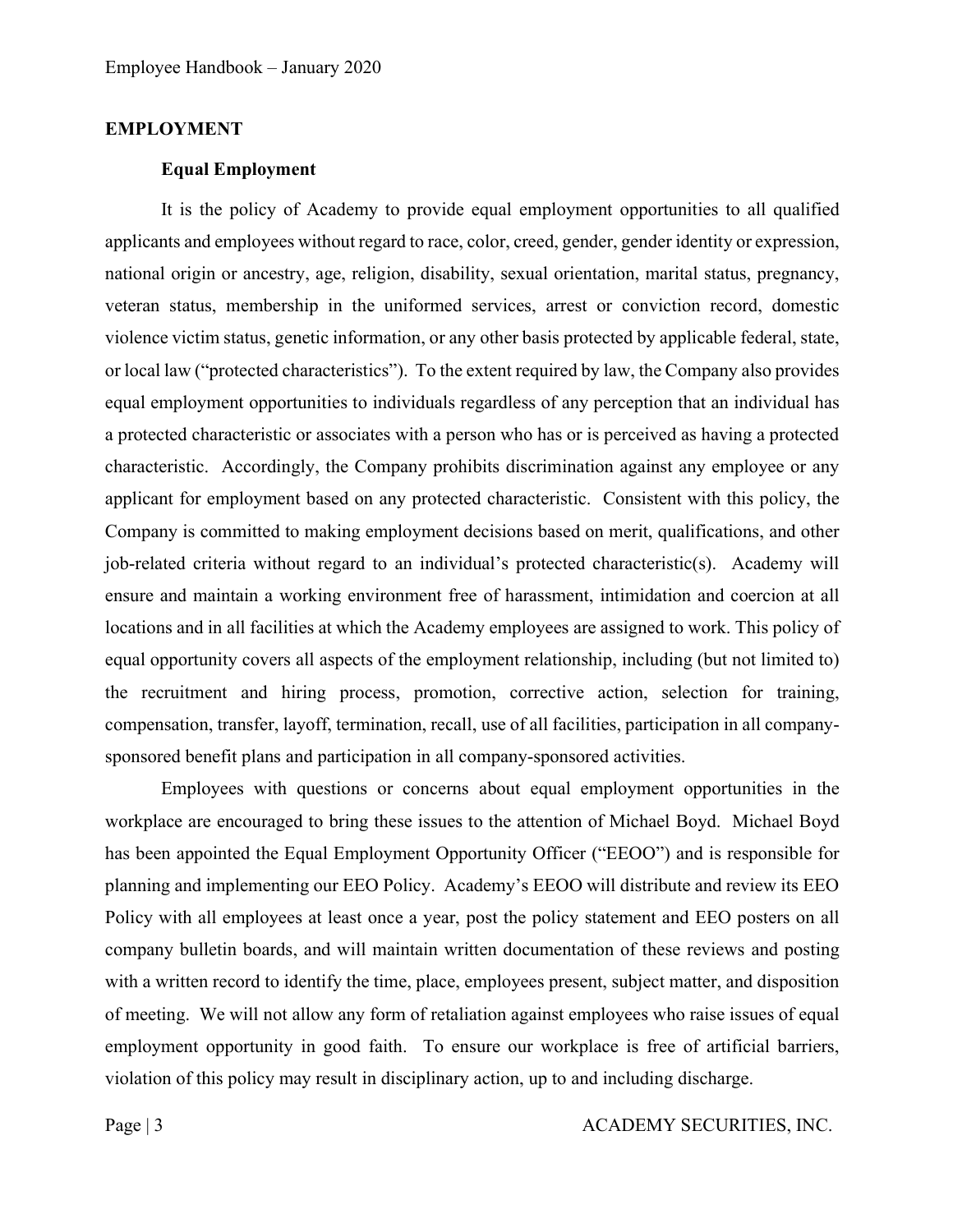Academy will discuss its EEO Policy Statement with Subcontractors with whom it anticipates doing business and will include the EEO Policy Statement in its subcontracts. Academy will document and maintain records of all bid solicitations and outreach efforts to and from Subcontractors, proposer associations and other business associations.

Academy will take action to ensure that the EEO Policy is implemented and maintain files documenting these efforts, with particular regard to: advertising, application procedures, compensation, demotion, employment, fringe benefits, job assignment, job classification, layoff, leave, promotion, recruitment, rehire, social activities, training, termination, transfer, upgrade, and working conditions.

Academy will maintain a current file of names, addresses and phone numbers of each walkin applicant, including people of color, women, veterans, referrals from unions, recruitment sources, and/or community organizations with a description of the employment action taken.

Academy will maintain all employment selection process information with records of all tests and other selection criteria. Academy will develop and maintain documentation for on-thejob training opportunities or participate in training programs for all employees; establishes apprenticeship, trainee, and upgrade programs relevant to employment needs.

Academy conducts, annually, an inventory and evaluation of all employees for promotional opportunities and encourages all employees to seek and prepare appropriately for such opportunities; establish and document policies and procedures to ensure job classifications, work assignments, promotional tests, recruitment and other personnel practices do not have a discriminatory effect.

All current employees of Academy are requested to encourage qualified disabled persons, minorities, special disabled veterans, and military veterans to apply for employment.

It is the policy of Academy to continue to participate in voluntary associations, which assist in fulfilling one or more of its non-discrimination obligations.

Academy affirms that it will comply with all federal, state and local laws and regulations relating to equal employment opportunities and affirmative action. The Company shall continue to work cooperatively with government and community organizations to take affirmative action to ensure equal employment and advancement opportunities.

#### Disability Accommodations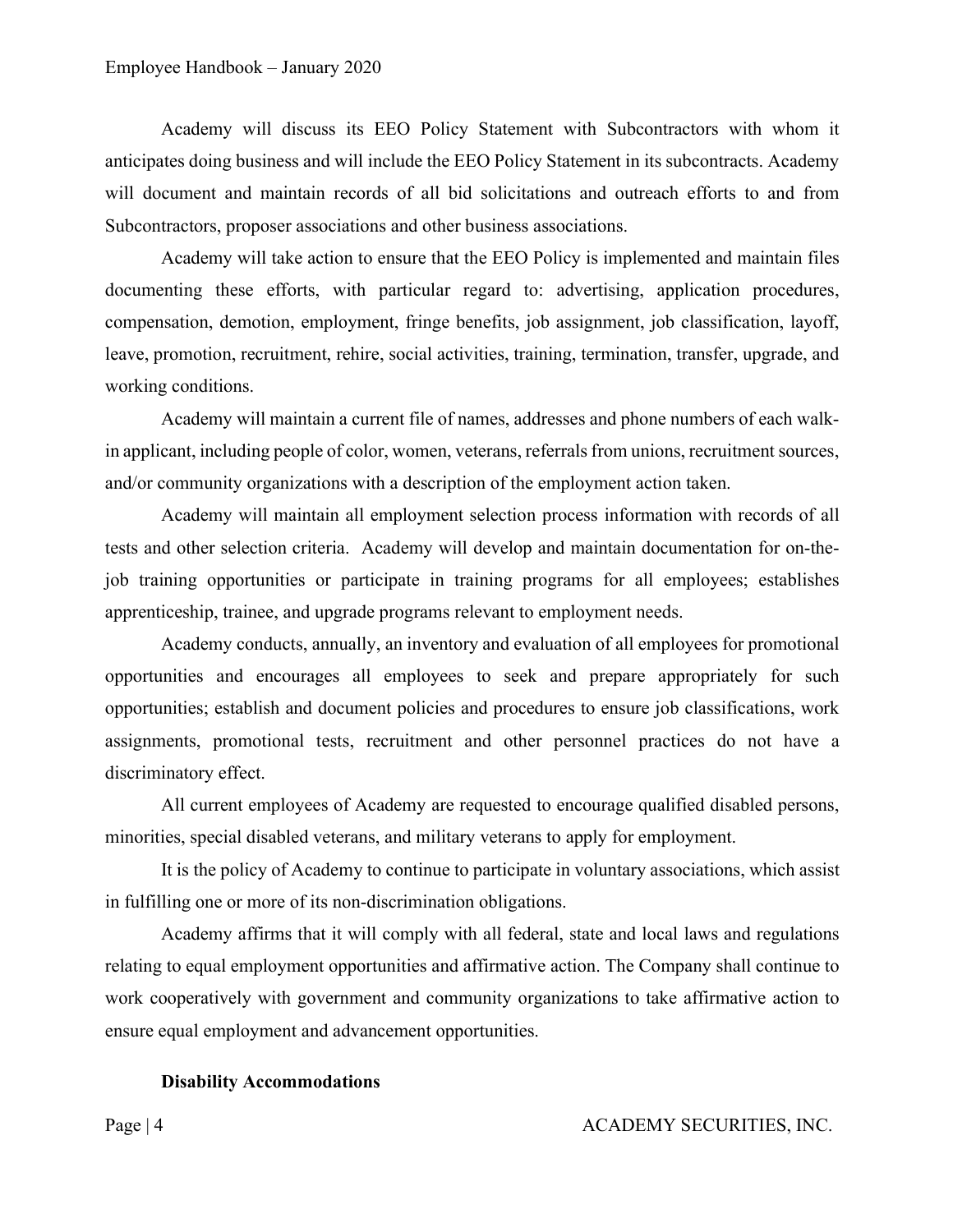In order to meet the requirements of applicable federal, state and local law, it is the policy of this Company to base all employment decisions on the ability of a person to perform the essential functions of a job and not the person's disability or limitations.

Further, it is the policy of this Company to endeavor to reasonably accommodate qualified individuals with known disabilities to enable them to perform the essential functions of their position, unless the accommodation would pose an undue hardship on the operations of our business. What constitutes a reasonable accommodation may depend on various factors, including but not limited to the nature of the individual's disability and the essential functions of the position. Any employee who needs assistance to perform his or her job duties because of a physical or mental condition should contact Michael Boyd, Kate Brewer or Jamie Wells.

## Sexual and Other Unlawful Harassment

The Company is committed to providing a workplace that is free from all forms of unlawful discrimination and harassment, including sexual harassment. Accordingly, the Company prohibits the harassment of its employees by other employees, vendors, contractors, clients and other third parties doing business with the Company on the basis of an individual's protected characteristic(s), including race, color, creed, gender, gender identity or expression, national origin or ancestry, age, religion, disability, sexual orientation, marital status, pregnancy, veteran status, membership in the uniformed services, arrest or conviction record, domestic violence victim status, genetic information, or any other basis protected by applicable federal, state, or local law. The Company also prohibits harassment based on the perception that an individual has a protected characteristic or is associated with a person who has or is perceived as having a protected characteristic. All employees are responsible for assuring that the workplace is free from harassment and discrimination of any nature and have an obligation to refrain from actions and/or conduct that could be construed as same. In addition, it is the responsibility of all employees to report instances of violations of this policy so that appropriate action may be taken in accordance with this policy. Any act of harassment or discrimination by anyone is a violation of this policy. Any employee's behavior that fits the definition of discrimination or harassment could result in disciplinary action up to and including dismissal. sexual harassment could also subject this Company and, in some cases an individual, to substantial civil penalties.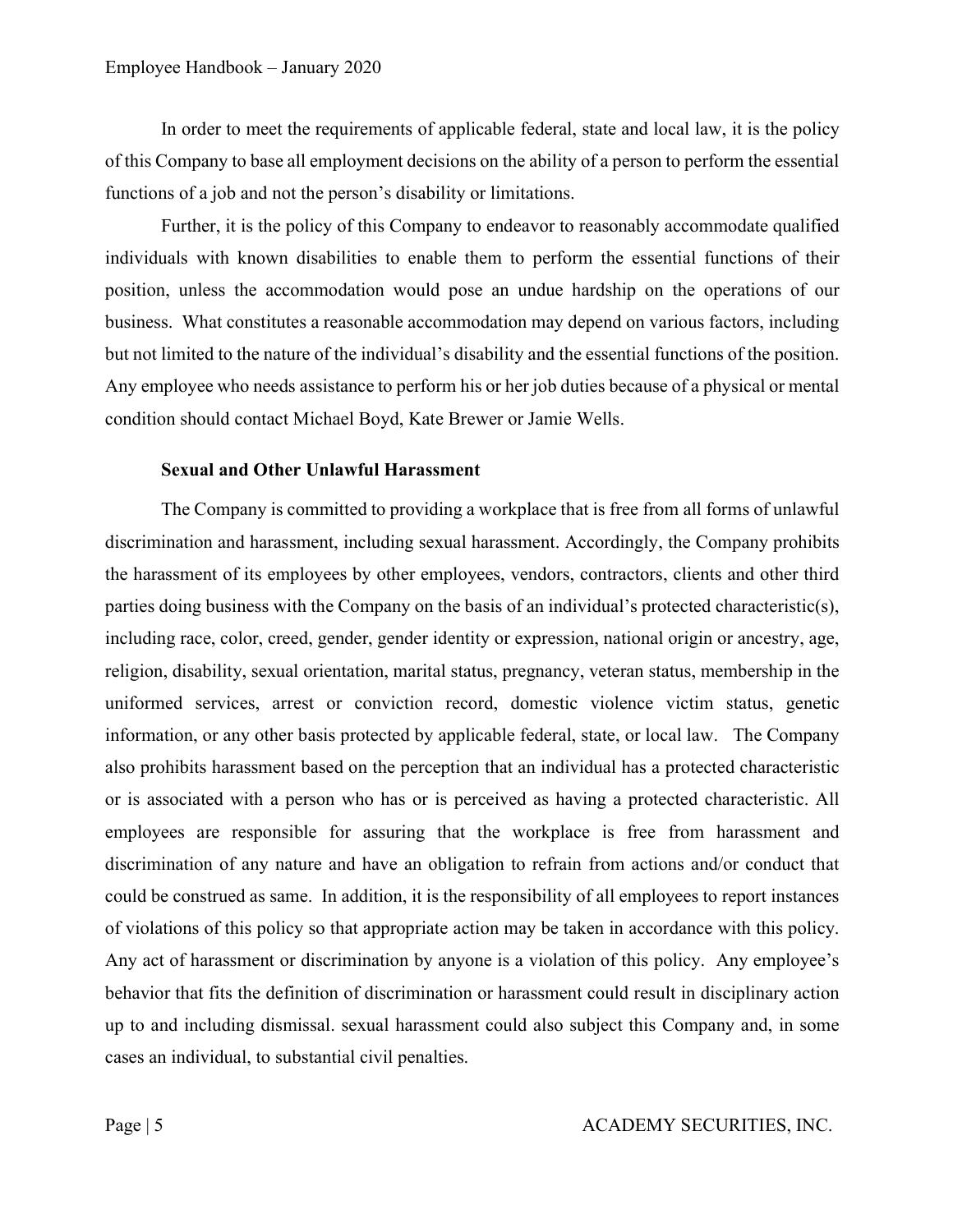The Company's policy on sexual harassment is part of its overall efforts pursuant to federal, state and local laws, prohibiting unlawful discrimination and harassment based on any protected characteristic.

Each employee of this Company must refrain from sexual harassment in the workplace. No employee-male or female- should be subjected to unsolicited or unwelcome sexual overtures or conduct in the workplace. Furthermore, it is the responsibility of all supervisors and managers to make sure that the work environment is free from sexual harassment. All forms of discrimination and conduct which can be considered harassing, coercive or disruptive, or which create a hostile or offensive environment must be eliminated. Instances of sexual harassment must be investigated in a prompt and effective manner. The Company's corporate policy is modeled after the NYS 2019 Equal Rights, Equal Opportunity Laws.

All employees of the Company, particularly those in a supervisory or management capacity, are expected to become familiar with the contents of this policy and to abide by the requirements it establishes and attend an annual training.

Sexual harassment is defined as unwanted sexual advances, requests for sexual favors, or visual, verbal, or physical conduct of a sexual nature when: (1) submission of the conduct is made a term or condition of employment; or (2) submission to or rejection of the conduct is used as basis for employment decisions affecting the individual; or (3) the conduct has the purpose or effect of unreasonably interfering with the employees work performance or creating an intimidating, hostile, or offensive working environment. sexual harassment includes a variety of behaviors, including but not limited to:

- Unwanted sexual advances;
- Offering employment benefits in exchange for sexual favors;
- Making or threatening reprisals after a negative response to sexual advances;  $\bullet$
- Visual conduct such as leering, making sexual gestures, or displaying sexually suggestive objects, pictures, cartoons, or posters;
- Verbal conduct such as making or using derogatory comments, epithets, slurs, sexually explicit jokes, or comments about any employee's body or dress;
- Verbal abuse of a sexual nature, graphic verbal commentary about an individual's body, sexually degrading words to describe an individual, or suggestive or obscene letters, notes, or invitations;
- Physical conduct such as touching, assault, or impeding and/or blocking movements;

Page | 6 ACADEMY SECURITIES, INC.